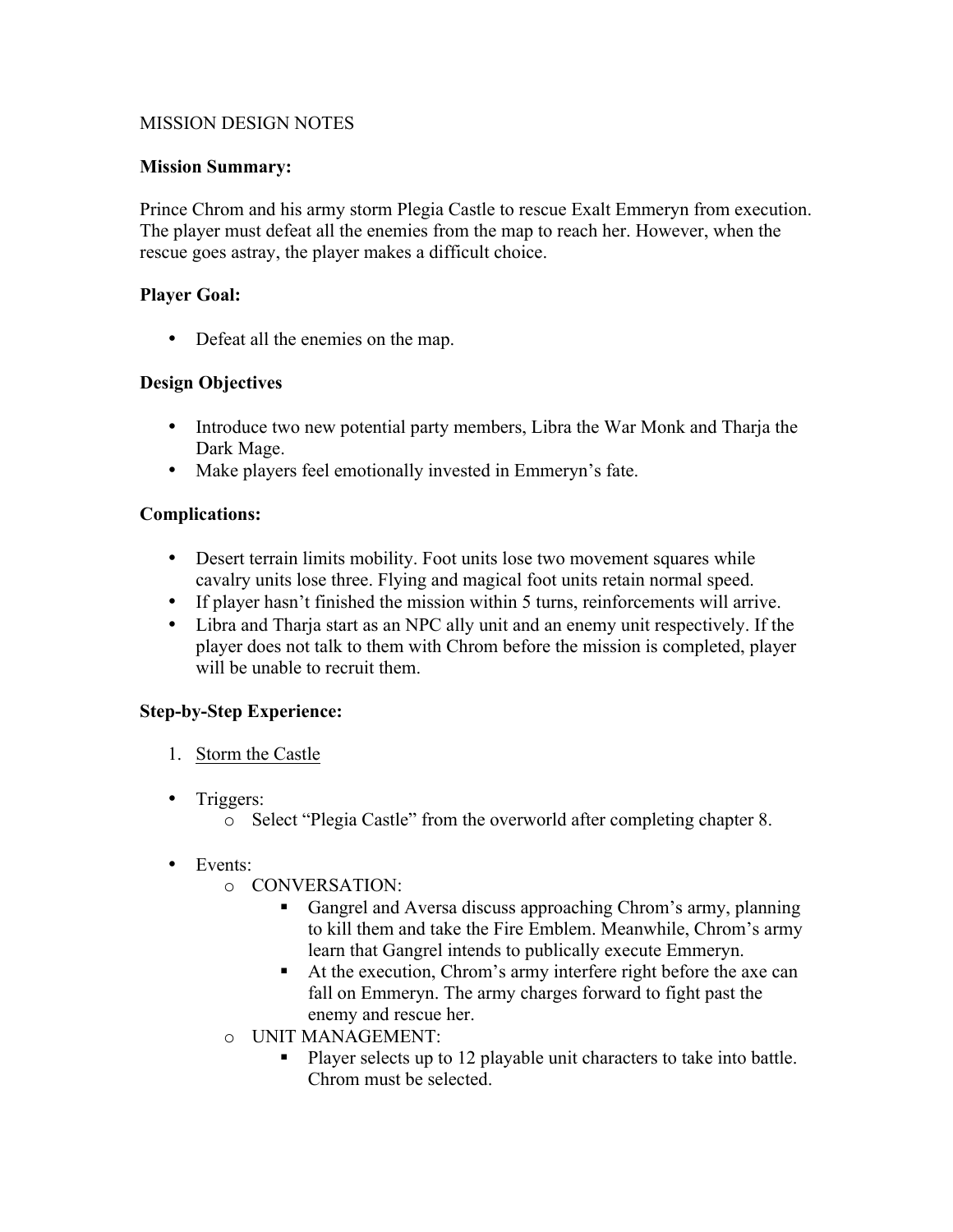### 2. Battle the Plegian Army

- Triggers:
	- o Player selects "fight" from the pre-battle menu.
- Events:
	- o CONVERSATION:
		- Chrom orders player to defeat the enemy soldiers before they deal with Gangrel. Gangrel responds by ordering his soldiers to kill everyone.
		- On the third round of combat, Campari demands to know when the wyvern brigade will arrive.
		- When first engaging Campari, he swears they'll never rescue Emmeryn.
		- When Campari is killed, he claims killing him will only fuel Plegia's rage.
	- o COMBAT:
		- Gangrel and Aversa leave the map after the opening conversation.
		- Player must defeat all of the enemy units to complete the level.
		- On the fifth round of combat, enemy reinforcements spawn.

### 3a. Tharja Introduced

- Triggers:
	- o Player complete first round of action.
- Events:
	- o CONVERSATION:
		- § Tharja voices her dissatisfaction with being expected to give her life simply because the King ordered it.
	- o COMBAT:
		- Tharja starts as an enemy unit. She will attack the player until she's killed or player recruits her.

# 3b. Tharja Recruited

- Triggers:
	- o Player completes first round of action.
	- o Player moves Chrom a tile away from her and selects "talk".
- Events:
	- o CONVERSATION:
		- § Chrom recognizes Tharja's reluctance to fight for a cause she doesn't believe in. He invites her to rebel against Gangrel and join his army instead.
	- o UNIT MANAGEMENT: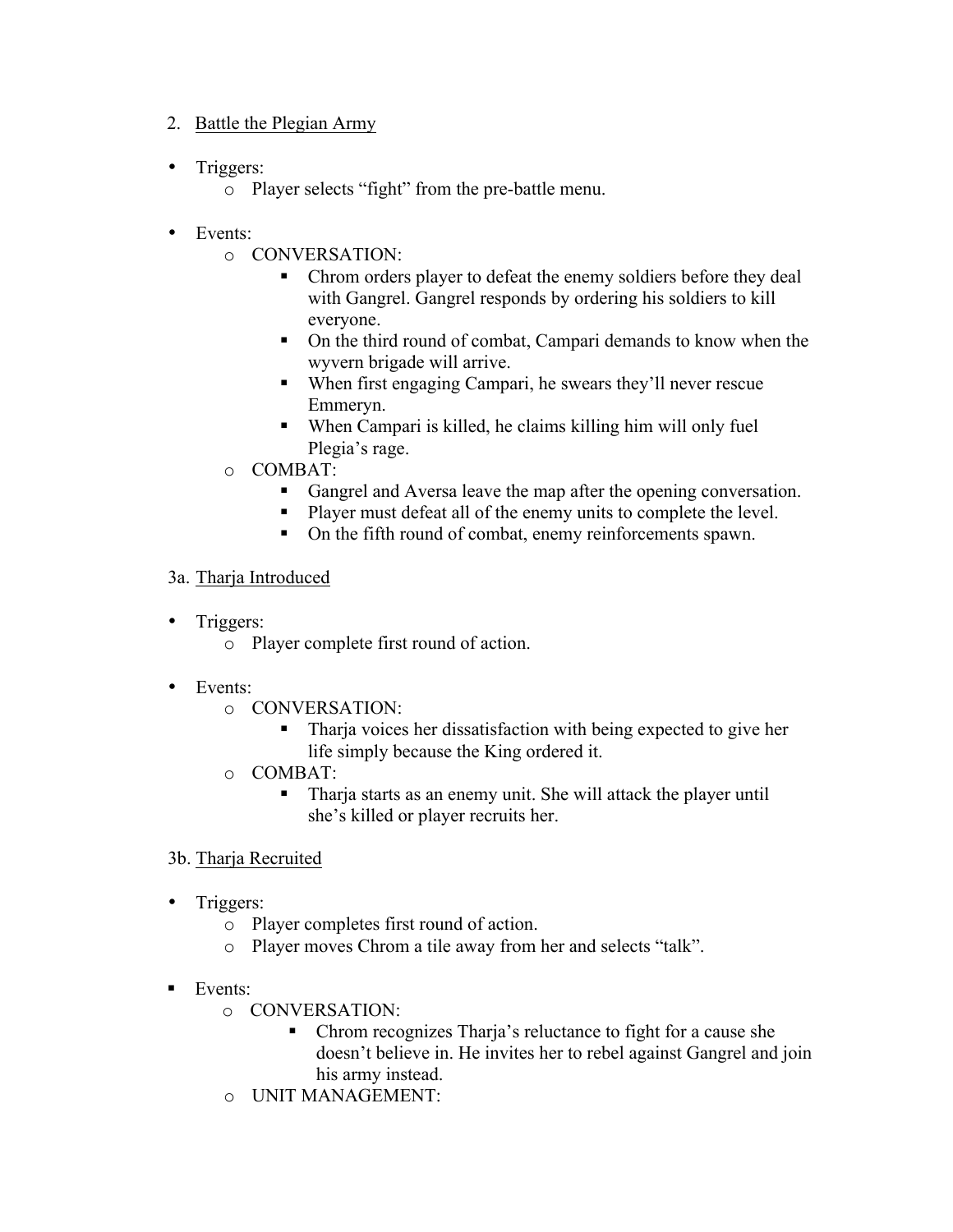- Tharja becomes a playable character. She's immediately controllable.
- 3c. Tharja Not Recruited
- Triggers:
	- o Tharja's hit points reach 0 before being recruited
- Events:
	- o CONVERSATION:
		- Tharja curses her opponent with her dying breath.
	- o UNIT MANAGEMENT:
		- Tharja permanently dies and is unable to be recruited for the rest of the playthrough.

### 4a. Libra Introduced

- Triggers:
	- o Player and enemy complete first round of action.
- Events:
	- o CONVERSATION:
		- Libra arrives and reveals he's also there to save Emmeryn.
	- o COMBAT:
		- Libra starts as an ally NPC unit. He will independently fight against the enemy until talked to with Chrom.

### 4b. Libra Recruited

- Triggers:
	- o Player and enemy complete first round of action.
	- o Player moves Chrom a tile away from him and selects "talk".
- Events:
	- o CONVERSATION:
		- Chrom learns from Libra is from a group of clergy who came to save Emmeryn, but all except Libra perished. Libra asks to join Chrom's cause.
	- o UNIT MANAGEMENT:
		- Libra becomes a playable character. He's immediately controllable.
- 4c. Libra Not Recruited
- Triggers:
	- o Libra is killed before being recruited.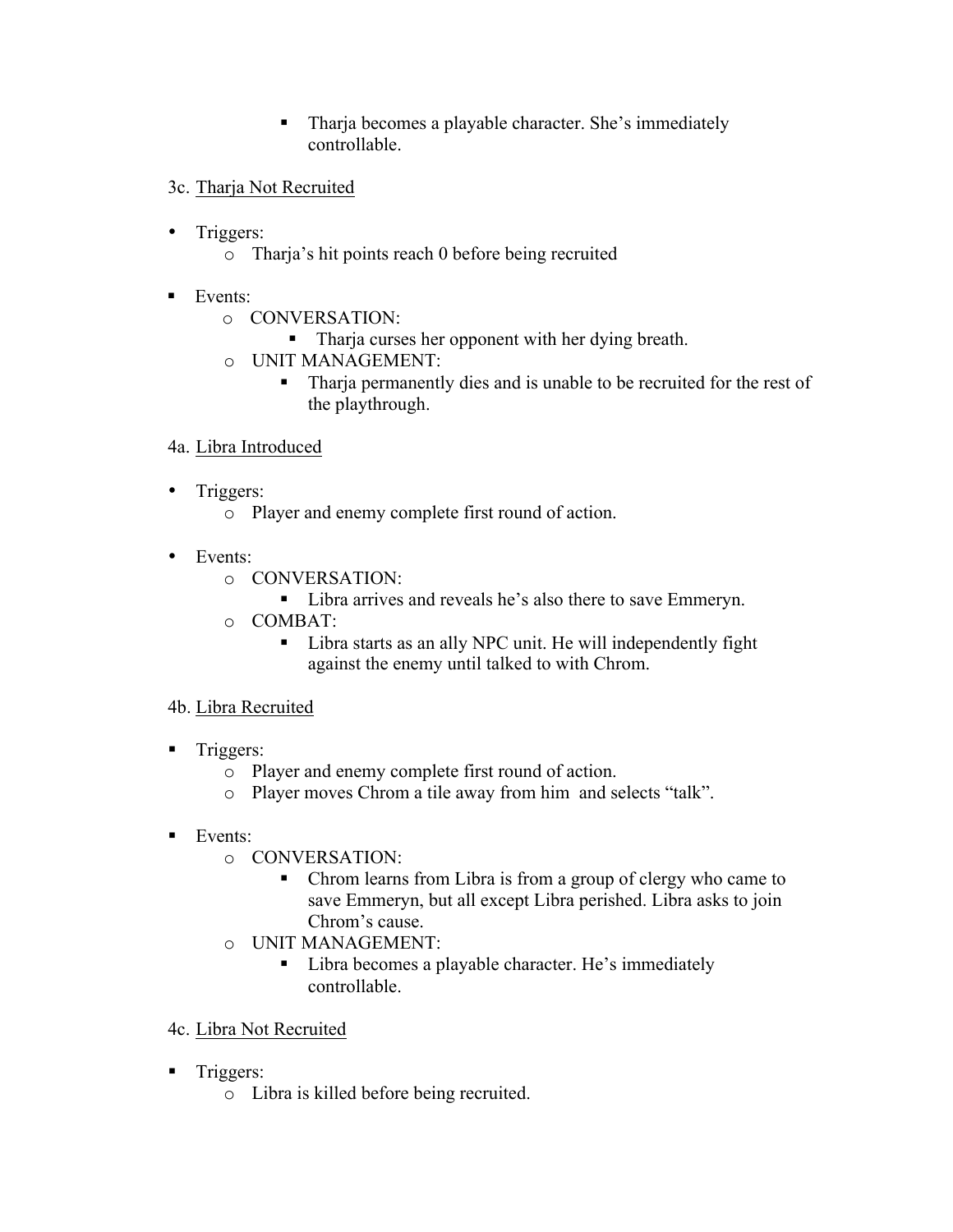- o Player doesn't talk to Libra with Chrom before the mission ends.
- Events:
	- o CONVERSATION:
		- If killed, Libra dies begging for someone to save Emmeryn.
	- o UNIT MANAGEMENT:
		- § If killed, Libra permanently dies and is unable to be recruited for the rest of the playthrough.
		- § If not talked to with Chrom, Libra disappears after the battle and is unable to be recruited for the rest of the playthrough.
- 5. The Rescue Fails
- Triggers:
	- o Player successfully defeats all the enemy soldiers.
- Events:
	- o CONVERSATION:
		- Chrom's forces finally reach Emmeryn, only to be wiped out by Risen reinforcements. Gangrel demands that Chrom surrender and turn over the Fire Emblem or Emmeryn dies.
		- Player must choose whether to advise Chrom to sacrifice Emmeryn on not. If player says to sacrifice Emmeryn, Gangrel taunts Chrom and Chrom threatens to kill Gangrel. If player says not to sacrifice Emmeryn, Chrom loses hope. He sees no other way to save her and starts ordering his army to stand down.
		- § Regardless of player's choice, Emmeryn tries and fails to reason with Gangrel a final time. Ultimately, she decides to sacrifice herself to protect Chrom and the Fire Emblem. Player and Chrom's forces are forced to flee.
	- o MOVIE:
		- Chrom runs to save Emmeryn. However, Emmeryn nobly walks to the edge of the cliff and lets herself fall. Chrom can only watch in despair as he stumbles towards her body, before collapsing.

### **Required Assets:**

| Name   | Category    | Type.    | Design Notes         |
|--------|-------------|----------|----------------------|
| Desert | Environment |          | Causes foot units to |
|        |             |          | lose -2 movement     |
|        |             |          | and cavalry units to |
|        |             |          | lose -3 movement.    |
| Robin  | Character   | Playable | Main Character.      |
|        |             |          | Name and             |
|        |             |          | appearance           |
|        |             |          | customizable.        |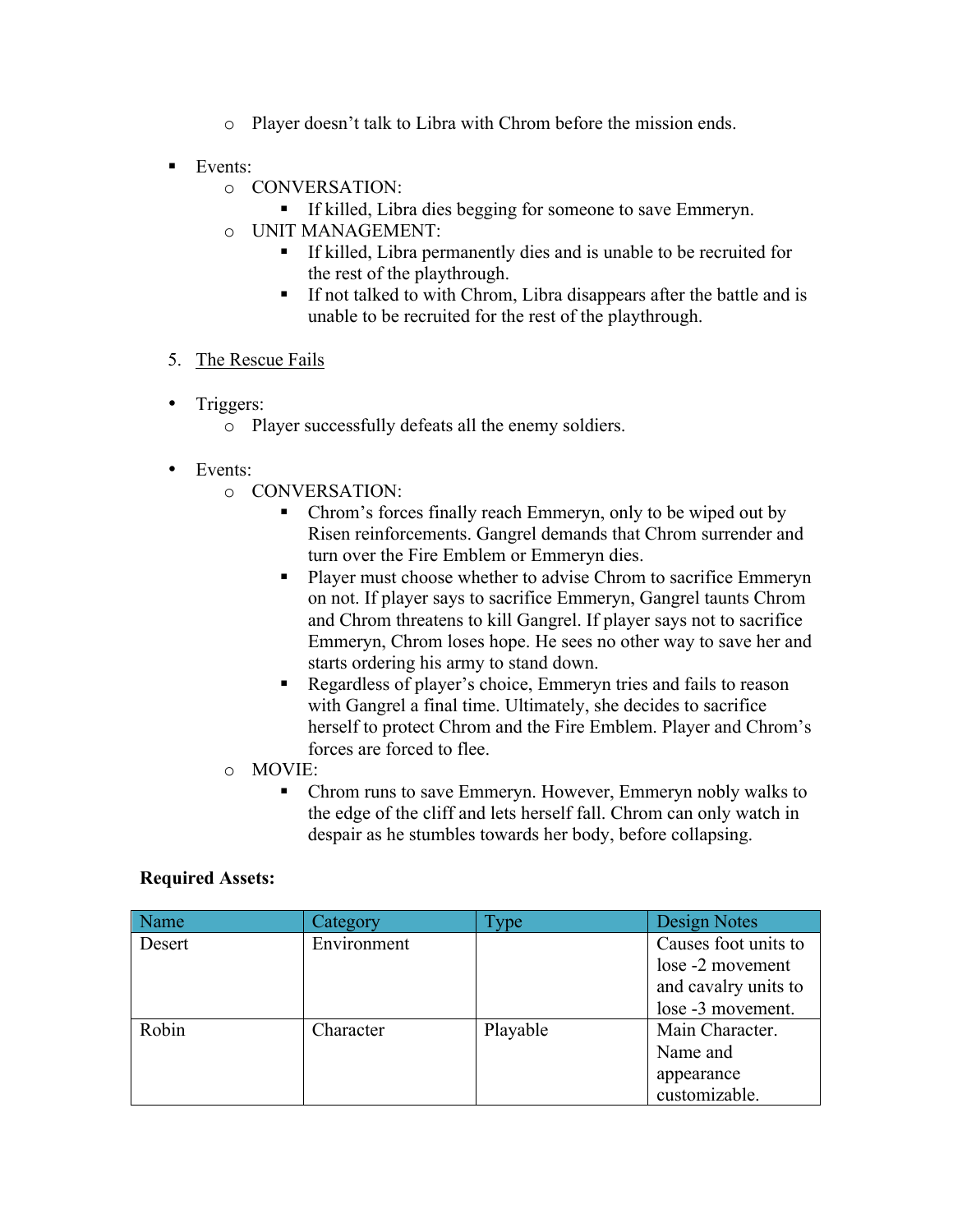| Chrom                     | Character   | Playable        | Must be selected for<br>combat. |
|---------------------------|-------------|-----------------|---------------------------------|
| <b>Recruited Units</b>    | Character   | Playable        |                                 |
| Campari                   | Character   | Enemy           |                                 |
| Tharja                    | Character   | Enemy, Playable | Tharja starts as                |
|                           |             |                 | Enemy. After                    |
|                           |             |                 | recruitment                     |
|                           |             |                 | becomes Playable.               |
| Soldiers                  | Character   | Enemy           |                                 |
| Mages                     | Character   | Enemy           |                                 |
| Archers                   | Character   | Enemy           |                                 |
| Wyvern Riders             | Character   | Enemy           |                                 |
| Libra                     | Character   | NPC, Playable   | Libra starts as NPC.            |
|                           |             |                 | After recruitment               |
|                           |             |                 | becomes Playable.               |
| Gangrel                   | Character   | <b>NPC</b>      |                                 |
| Aversa                    | Character   | <b>NPC</b>      |                                 |
| Risen                     | Character   | <b>NPC</b>      |                                 |
| <b>Scripted Sequences</b> | Narrative   |                 |                                 |
| Emmeryn's                 | Narrative   | Cutscene        |                                 |
| Sacrifice                 |             |                 |                                 |
| Tile Map                  | Combat,     |                 |                                 |
|                           | Environment |                 |                                 |
| <b>Combat Sequences</b>   | Combat      |                 |                                 |
| <b>SFX</b>                | Audio       |                 |                                 |
| Voice Over                | Audio       |                 |                                 |

# **Required Systems:**

- Conversations
	- o Display text
	- o Display sprites and portraits
	- o Play audio cues
- Movie
	- o Play cutscene
- Combat
	- o Gameplay
	- o Party, NPC, and Enemy Unit designations
	- o Difficulty level
	- o EXP gain and leveling up
- Unit Management
	- o Unit Selection
	- o Character Recruitment
- Event Tile
	- o When player ends a unit's turn on an event tile, one of the following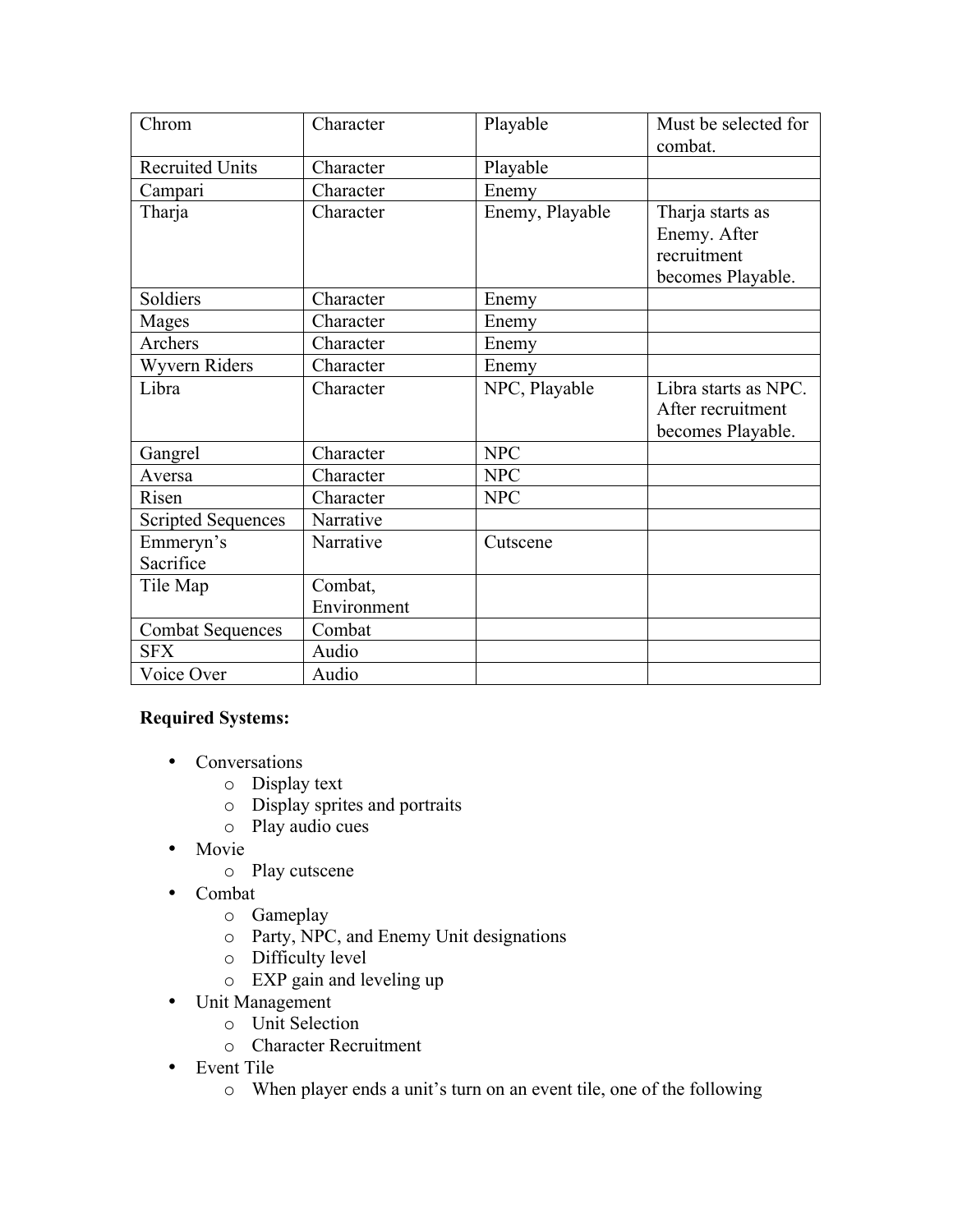occurs:

- Player finds an item
- Unit gains 15-30 EXP
- Unit gains weapon EXP
- § If unit paired with a compatible support conversation unit, units gain 9 support points.
- Save System Management
	- o Create Save Data
		- o Load Save Data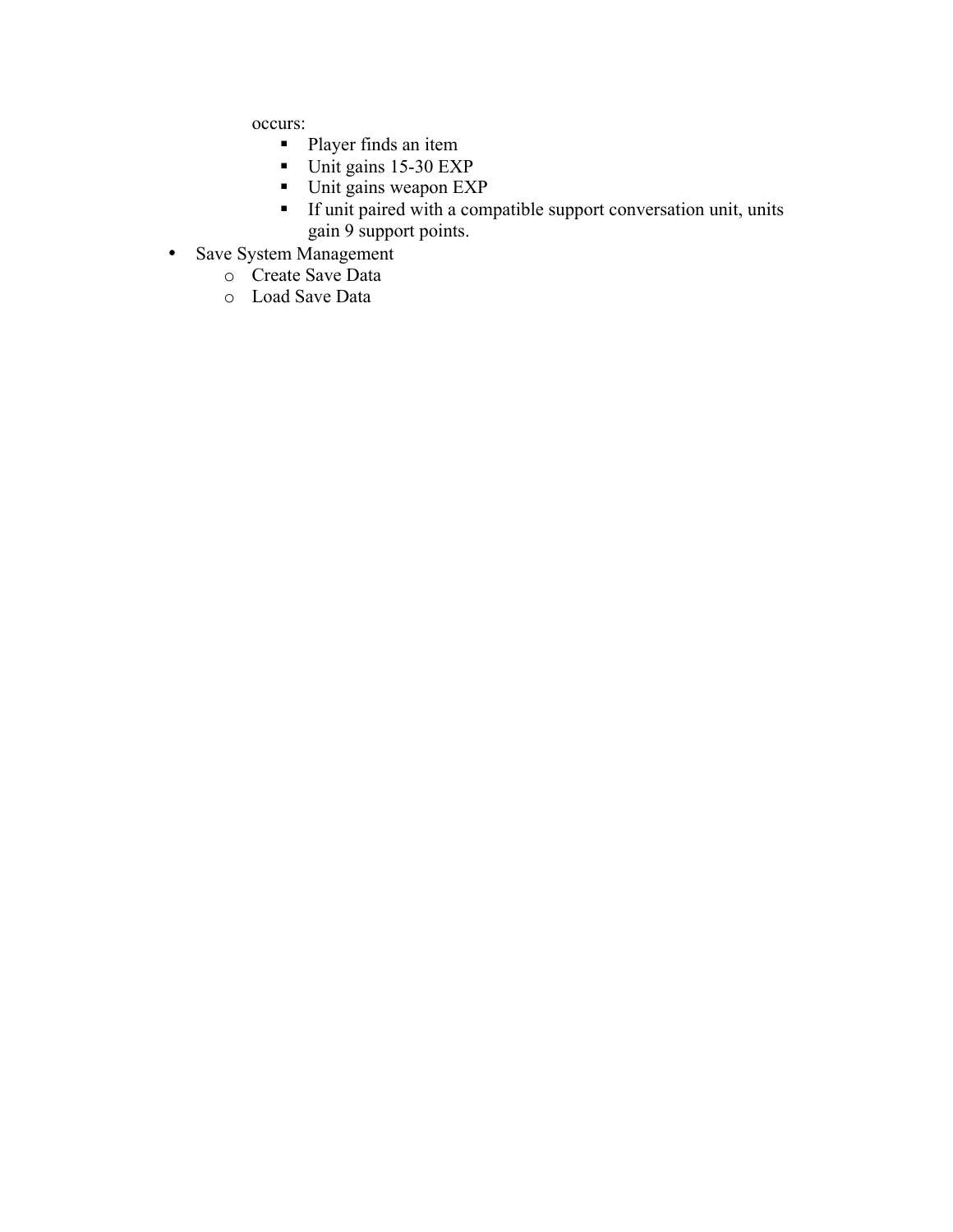# **Event Flow**

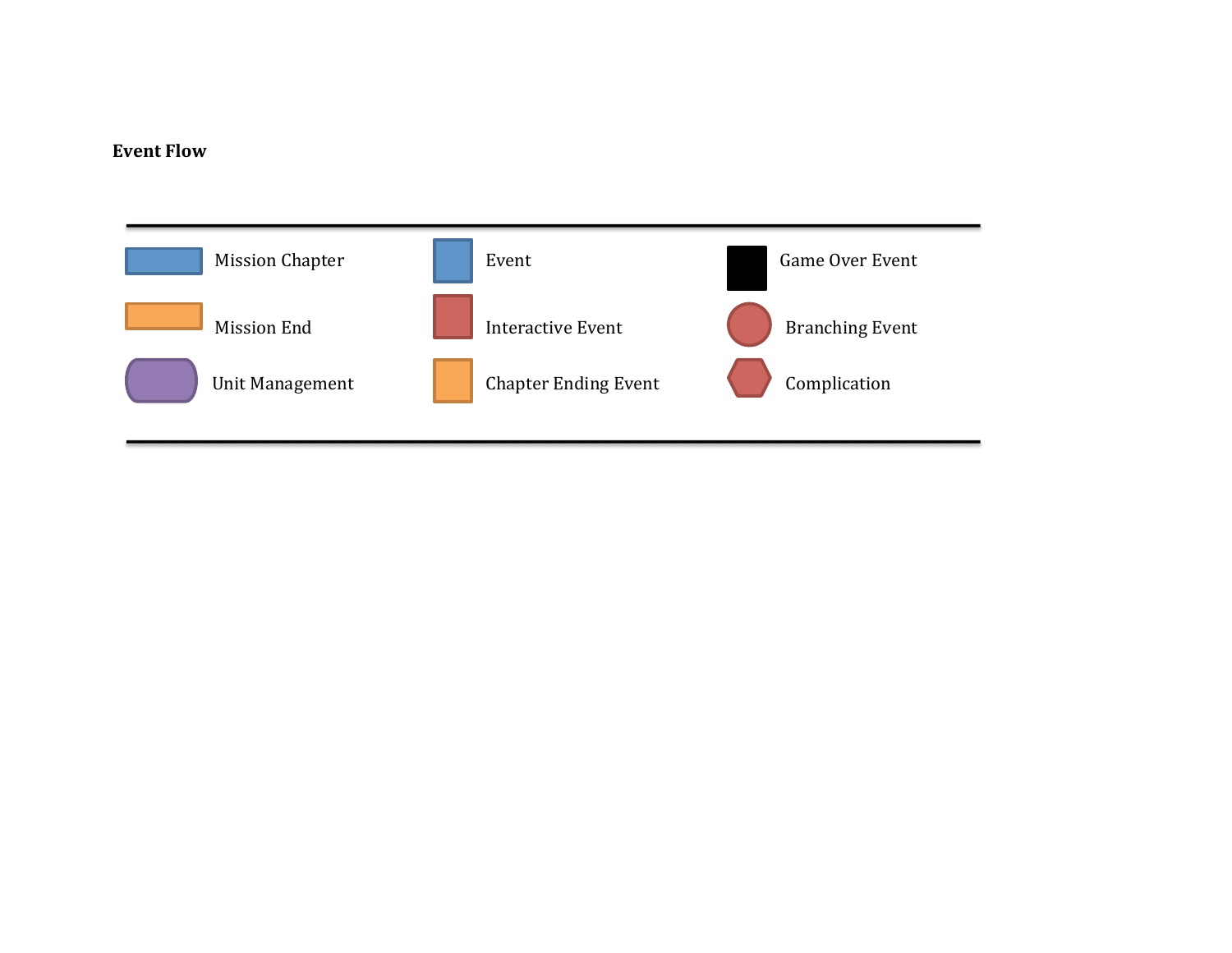